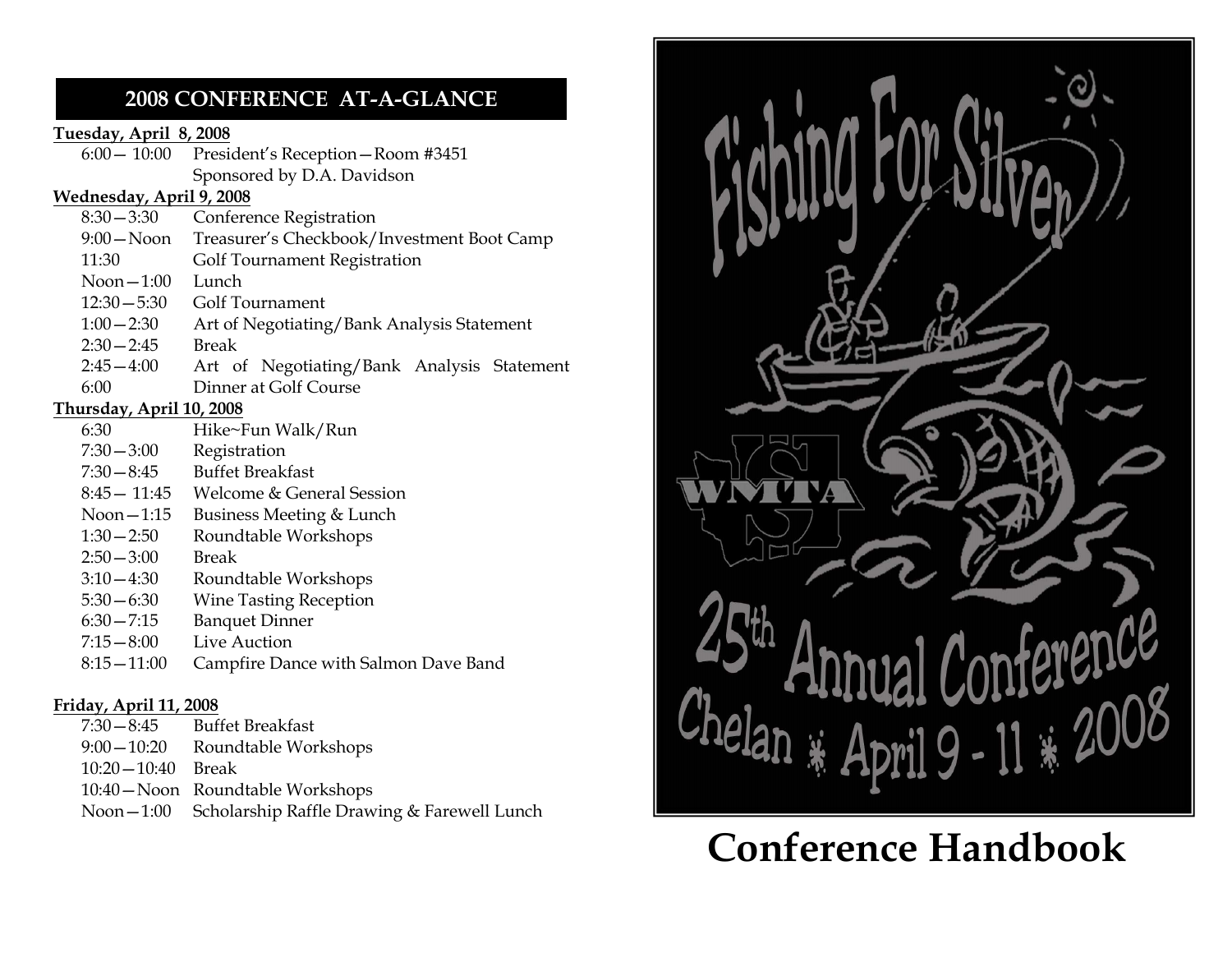"To promote the profession of the Municipal Treasurers in the State of Washington through education, mutual support, professional recognition, and legislative advocacy."

WMTA Mission Statement

You can visit the WMTA website at www. wmta-online.com

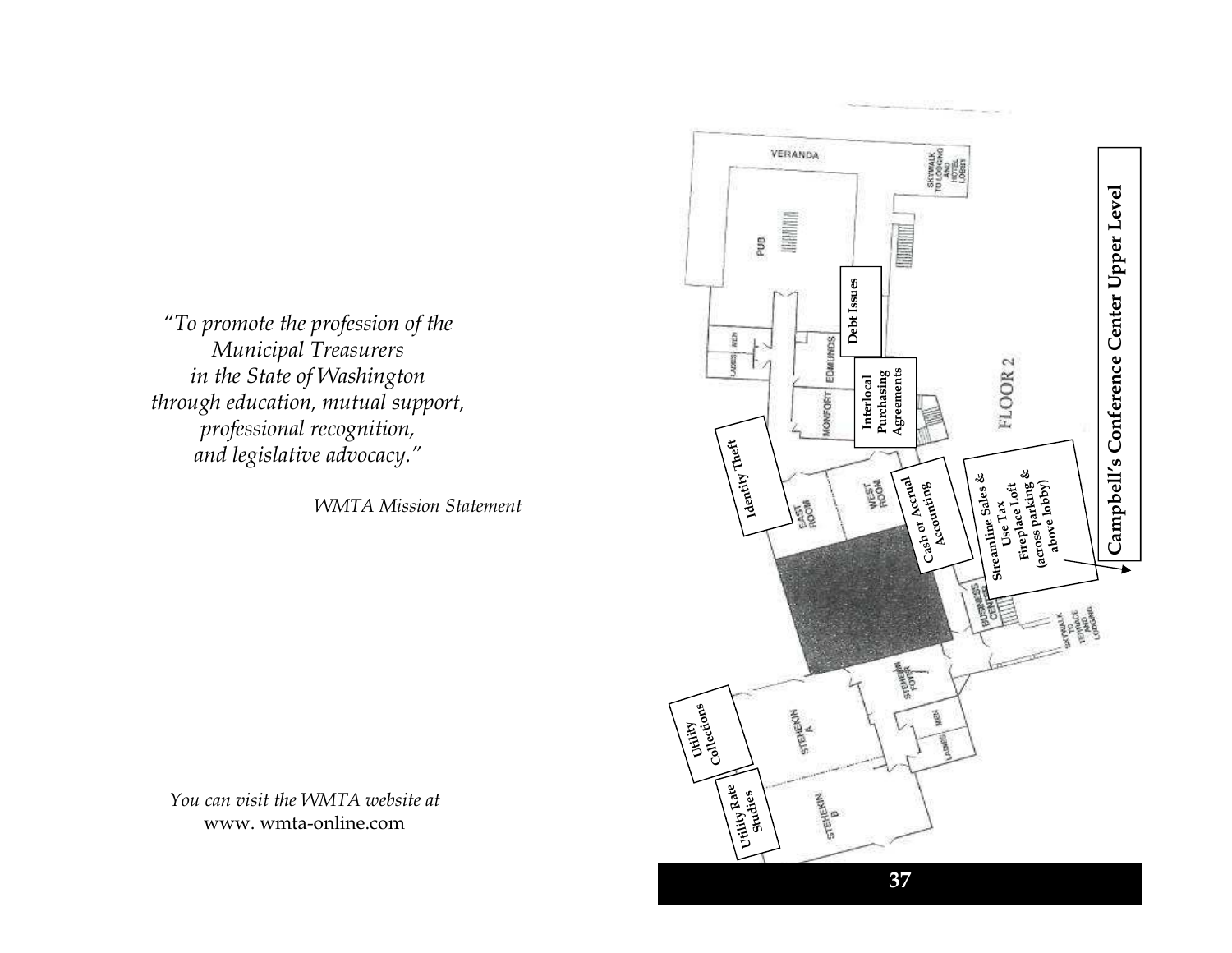

#### PRESIDENT'S WELCOME

It is my pleasure to welcome you to this special conference as WMTA celebrates its 25th (Silver) anniversary and looks forward to another 25 great years. Founded in 1983, WMTA hosts its annual conference each year at Campbell's Resort on the beautiful shores of Lake Chelan. This year we are going to be "Fishing for Silver."

You are sure to catch your limit when it comes to educational opportunities. The season opens early at this year's conference as we have chartered a full day of deepsea fishing on Wednesday with four half-day workshops. Thursday's opening session will be a real keeper as David Rabiner speaks on "How to Succeed, Stay Sane, and Have Fun at Work: A Survival Guide for the Public Sector," and that's no tall tale! The roundtables are fully stocked and everyone attending will be sure to catch something. Topping off the day on Thursday we'll be doing the swim to the 60's and 70's tunes of The Salmon Dave Band. There's nothing fishy about this agenda so don't hesitate, just wade right in and land some big ones at the 25<sup>th</sup> annual WMTA Conference!

As we reflect over the past 25 years and plan for those to come, I hope that what you catch at the Conference will provide all the Omega 3 oil you will need for a healthy work year. On behalf of the WMTA Officers, Board, and Conference Chair, I welcome you to Lake Chelan 2008! If you need any assistance during the conference, please feel free to contact any officer or board member.

<sup>~</sup>Doug Extine, President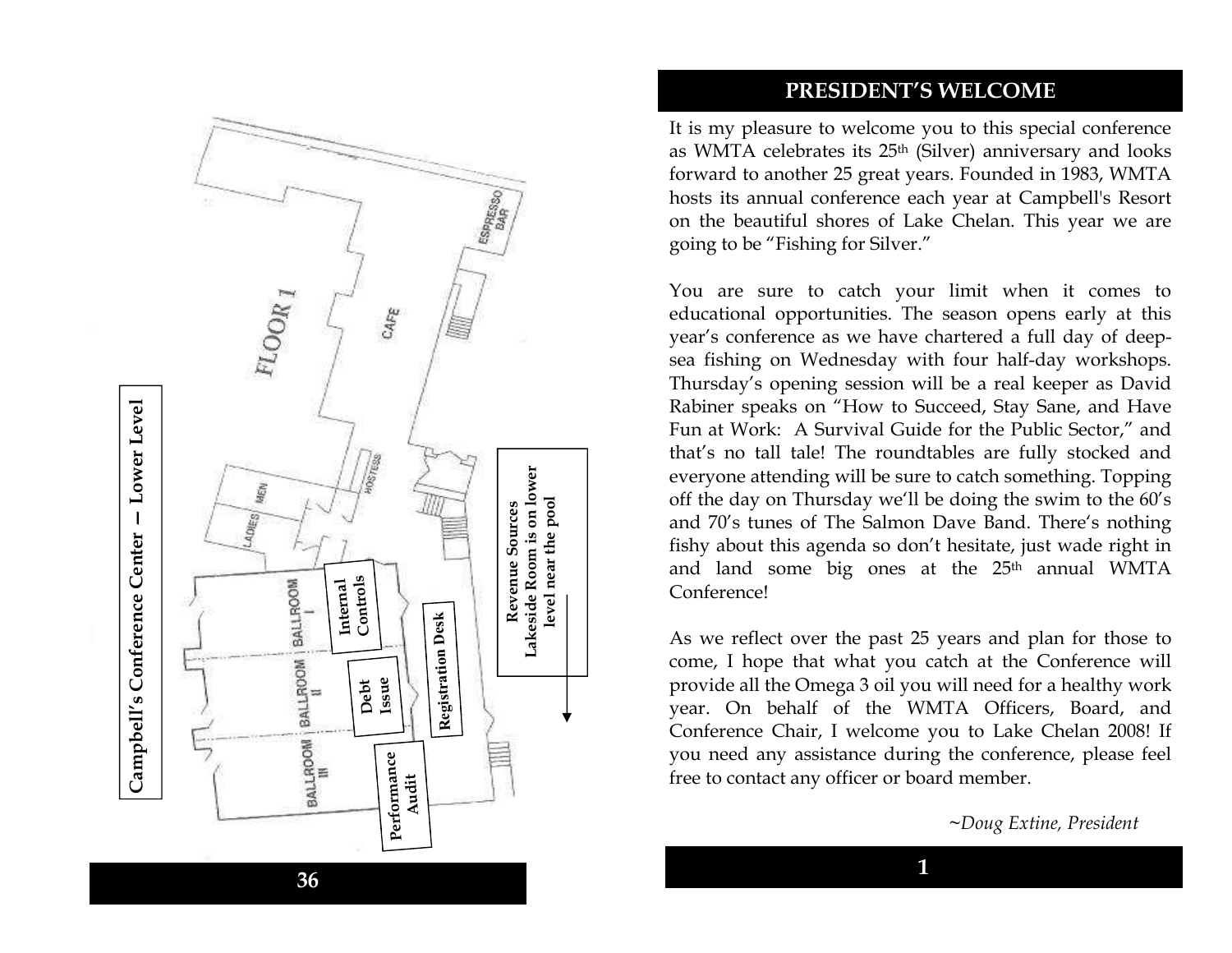### TABLE OF CONTENTS

| SAS 12- Communicating Internal Control Matters 20         |
|-----------------------------------------------------------|
|                                                           |
|                                                           |
|                                                           |
|                                                           |
|                                                           |
|                                                           |
|                                                           |
|                                                           |
|                                                           |
|                                                           |
| Top 10 Issue for Managing Public Fund Portfolios 26       |
|                                                           |
|                                                           |
| Association of Public Treasurer's (APT) Information 28-29 |
|                                                           |
|                                                           |
|                                                           |
|                                                           |
| WMTA Board Members & Board's Message  34-35               |
|                                                           |
|                                                           |

### THE BOARD'S MESSAGE

As we wrap up on the final day of conference, it is our goal that your time here has been well spent. We'd like to ask that you take a moment to consider the following questions about this week?

- Did you meet new friends?
- Did you collect new networking contacts?
- Did you obtain new or updated information?
- Did you get a chance to relax, have fun, and feel refreshed?

Hopefully, you can answer yes to one or several of these questions. We're very interested in your feedback. We encourage you to complete your Roundtable and Conference Feedback forms and leave them at the Roundtable sessions or drop them off at the Conference registration table before you leave. Your comments help us to make plans and improvements for next year's conference.

We thank each of you for your attendance and participation this year. Don't forget, the WMTA Board is always looking for enthusiastic individuals to assist with next year's conference. If you are interested in helping out with any of the conference or board committees (conference, registration, sponsors, auction, decorations, program, golf tournament, fun walk/run, membership, education, investment policy, newsletter or legislation), please email any board member. You can find our email addresses on the WMTA website at:

www.wmta-online.com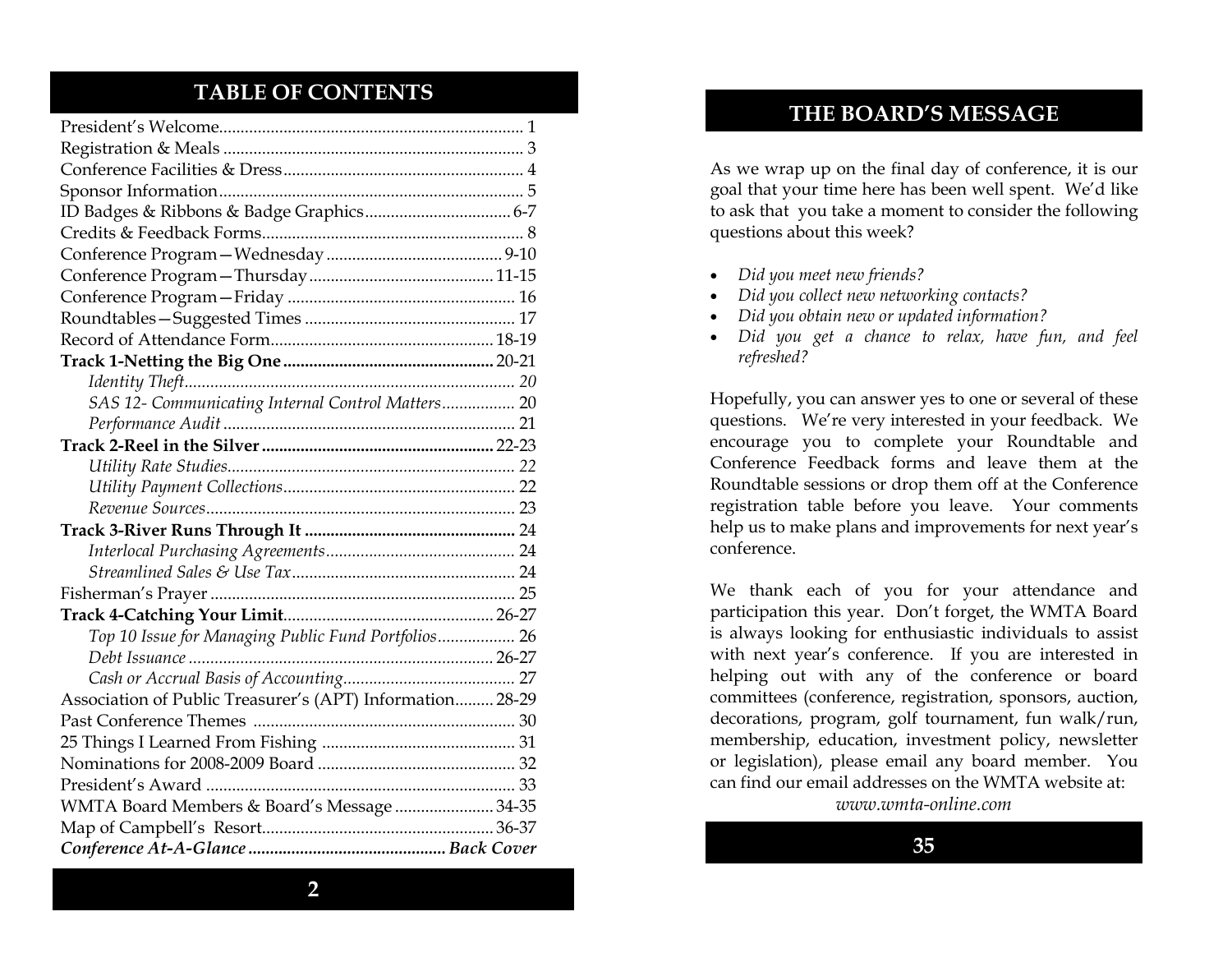### 2007-2008 WMTA BOARD MEMBERS

| Doug Extine        | Office of State Treasurer | President           |
|--------------------|---------------------------|---------------------|
| Nanci Lien         | City of Olympia           | President-Elect     |
| Michael Legarsky   | City of Port Townsend     | Secretary           |
| Vickie Storey      | City of Clarkston         | Treasurer           |
| Allan Martin       | Office of State Treasurer | Imm Past President  |
| Ellen Dolan        | City of Spokane           | <b>Board Member</b> |
| Dianne Nelson      | City of Duvall            | <b>Board Member</b> |
| Arif Kanji**       | Snohomish County          | Board Member        |
| Doug Merriman      | City of Oak Harbor        | <b>Board Member</b> |
| Debbie Booher      | City of Poulsbo           | <b>Board Member</b> |
| <b>Bob Wrigley</b> | <b>Spokane County</b>     | <b>Board Member</b> |
| Robbi Stedman      | Office of State Treasurer | Ex-Officio          |
| Kris Tompkins      | City of Port Orchard      | APT & US&C Rep      |

#### \*\*Designates Conference Chair

### REGISTRATION & MEALS

#### Conference Registration

 The WMTA Conference registration table is located in the foyer of Campbell's Resort Conference Center (next to the restaurant). All conference attendees must register and obtain identification badges for themselves and guests who will be attending conference activities. To receive your conference materials and ID badge, please check in at the registration table.

#### Meals—"Do you smell fish?"

 Attendees are asked to wear their ID badges at all conference activities, including meals. Meals provided with conference registration include:

- Wednesday's box lunch
- Wednesday's reception & dinner (golf course)
- Thursday's buffet breakfast
- Thursday's lunch
- Thursday's reception & dinner
- Friday's buffet breakfast
- Friday's lunch

Extra meal tickets are available for purchase at the registration table:

- Golf course dinner \$20
	- Breakfast \$15 each
- Lunch \$15 each
- Thursday dinner \$30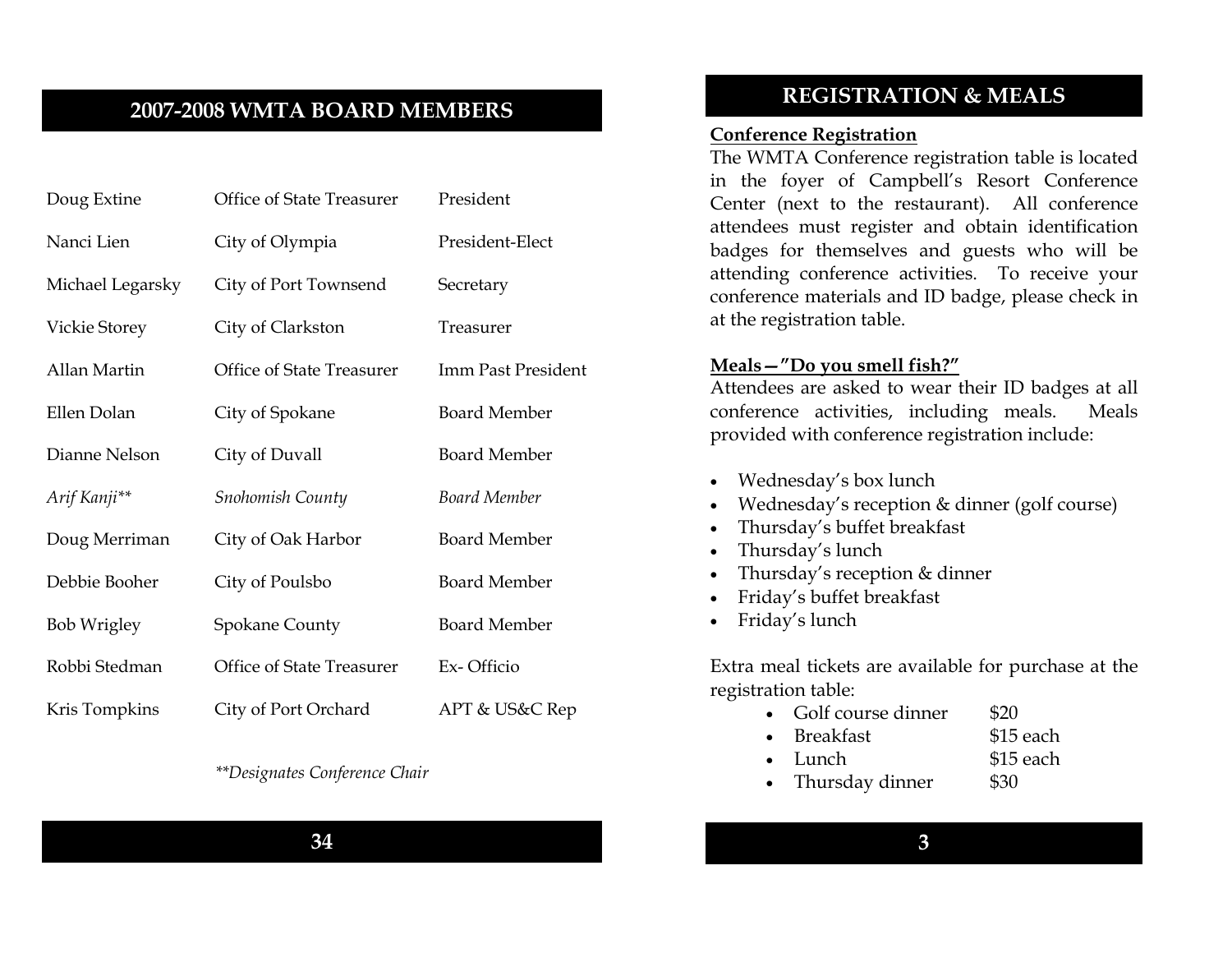### CONFERENCE FACILITIES & DRESS

#### Conference Facilities

 With the exception of the golf tournament and Wednesday evening's reception, all conference activities will be held at Campbell's Resort. For your convenience, a site map is included inside theback page of this booklet.

#### Business Office

 Campbell's Conference Center provides a business center for guests needing a complete and private office. The Center is equipped with PC, internet, fax, and copier, etc. The Business Center is located on the second floor of the Conference Center (just above the WMTA Conference registration table).

#### Wireless Internet

 Campbell's Resort also provides complimentary wireless internet access for their guests. Login and password information can be obtained at the hotel registration desk.

#### Dress

 Casual or business attire is appropriate for all conference activities. In conjunction with our theme, attendees are encouraged to wear their "fishing" attire at anytime during the conference in particular, at Thursday's wine tasting receptionand Banquet & Campfire Dance.

#### PRESIDENT'S AWARD

| Year | Recipient           |
|------|---------------------|
| 2007 | Nanci Lien          |
| 2006 | Kelly Devlin        |
| 2005 | Nanci Lien          |
| 2004 | Monica Haarstad     |
| 2003 | Steve Kimble        |
| 2002 | Jim Hendrickson     |
| 2001 | Wendy Picinich      |
| 2000 | Not awarded         |
| 1999 | Ron Strabbing       |
| 1998 | <b>Rosie Rumsey</b> |
| 1997 | Not awarded         |
| 1996 | Kris Tompkins       |



Presented each year by the outgoing WMTA President, this award is given "in recognition and appreciation for years of outstanding contributions to the membership of the Washington Municipal Treasurers' Association."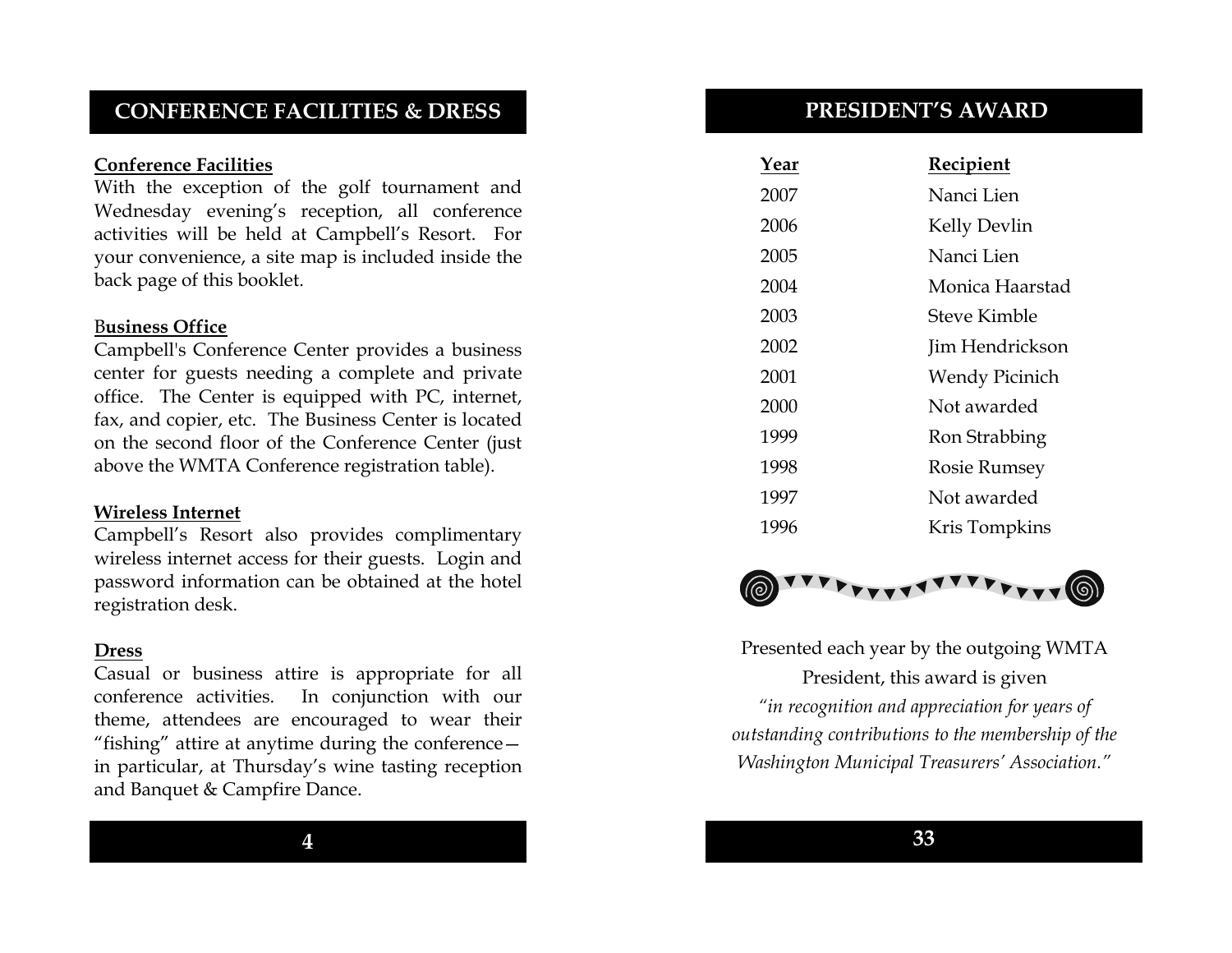### NOMINATIONS FOR 2008-2009 BOARD

| Nanci Lien           | City of Olympia                                 | President                          |
|----------------------|-------------------------------------------------|------------------------------------|
| Michael Legarsky     | City of Port Townsend                           | President-Elect                    |
| Doug Merriman        | City of Oak Harbor                              | Secretary                          |
| <b>Vickie Storey</b> | City of Clarkston                               | Treasurer                          |
| <b>Bob Wrigley</b>   | <b>Spokane County</b><br>Treasurer's Office     | Board Member-2009                  |
| Dianne Nelson        | City of Duvall                                  | Board Member-2010                  |
| Debbie Booher        | City of Poulsbo                                 | Board Member-2009                  |
| Arif Kanji           | Snohomish County                                | Board Member-2010                  |
| Ellen Dolan          | City of Spokane                                 | Board Member-2010                  |
| Robbi Stedman        | Office of the State Treasurer Board Member-2009 |                                    |
| Doug Extine          | Office of State Treasurer                       | <b>Immediate Past</b><br>President |
| Kris Tompkins        | City of Port Orchard                            | APT & US&C Rep                     |
| Allan Martin         | Office of the State Treasurer Ex-Officio        |                                    |

### SPONSOR INFORMATION

#### Conference Sponsors

 The WMTA Board and the Conference Chair would like to extend a very special thank you to all the sponsors who have helped to make this 2008 Conference successful. A conference such as this requires significant financial resources. The generosity of the sponsors allows the WMTA to continue providing quality educational programs at an affordable cost.

Sponsors provide financial assistance for events such as: President's Receptions, meals, breaks, receptions, the Hike~Fun Run/Walk, tote bags, Tshirts, golf tournament, and much more.

A complete listing of all conference sponsors is included in your registration packet. Throughout the conference, please take a moment to welcome and thank the representatives of these businesses.

Hint: They're the ones with the GREEN colored ribbons!

> Fishing Humor #1 "Fishing is the sport of drowning worms."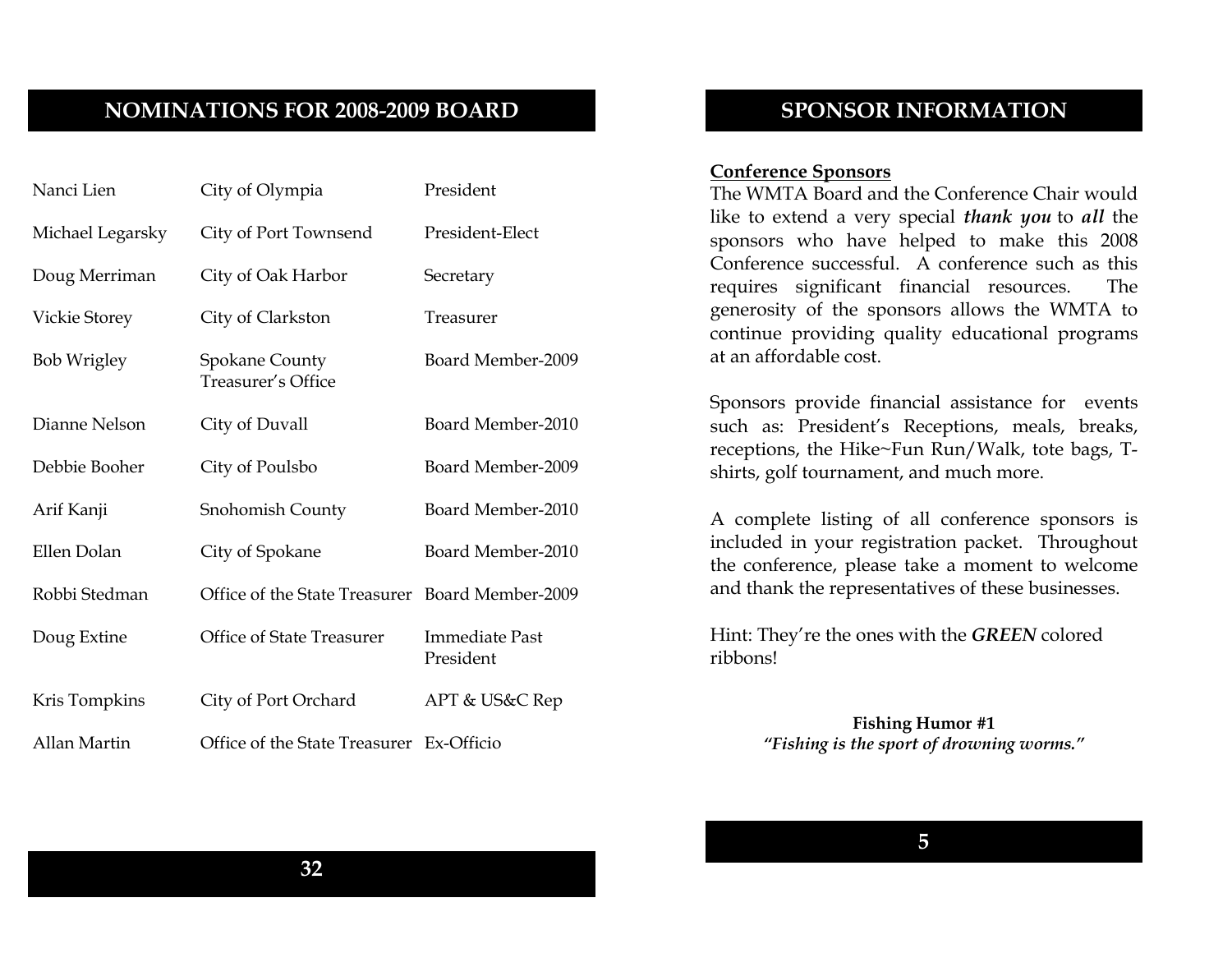### ID BADGES & RIBBONS

#### Identification Badges and Ribbons

 We ask for all conference attendees to wear their ID badges to gain admission to conference activities and meals.

To assist you in recognizing officers, board members, and other conference participants, ribbons have been color coded as follows:

| President                  | Dark Green           |
|----------------------------|----------------------|
| President Elect            | Dark Blue            |
| Secretary                  | Dark Blue            |
| Treasurer                  | Light Yellow         |
| <b>Board Member</b>        | Burgundy             |
| Immediate Past President   | Red                  |
| Past President             | Purple               |
| <b>First Time Attendee</b> | Turquoise            |
| <b>Honorary Guest</b>      | White                |
| Sponsor                    | Green                |
| Speaker                    | <b>Bright Yellow</b> |
| Facilitator                | <b>Black</b>         |

#### Badge Graphics

 And what do those little graphics on our name badges signify, anyway? The graphics indicate the population size of each attendee's jurisdiction. Attendees can look for these graphics at the various Roundtable sessions to help in networking with jurisdictions of similar size. See page 17 for suggested Roundtable times by size of entity. Remember these are only suggested times. You are welcome to attend any Roundtables that work for you.

### 25 THINGS I LEARNED FROM FISHING

- 1. You won't catch anything unless you have a line in the water
- 2. You have to earn the fish's respect
- 3. Some days the fishing is better than others
- 4. You have to be patient and disciplined
- 5. Some people are better at catching fish than others
- 6. If you see someone catching fish, find out what they are using for bait
- 7. Don't give the Game Warden any reason to write you a ticket
- 8. It takes more small fish to make a meal, but they are easier to catch
- 9. Sometimes that big fish is right under your own dock
- 10. Not all fish are keepers
- 11. A friend with a net is a tremendous asset
- 12. Maybe it's not the bait, but how you are presenting it
- 13. Sometimes making a splash is a good thing, and sometimes it's not
- 14. Some fish are smarter than others
- 15. When you're fishing, every day is a new day
- 16. The best fishermen are those who love the sport the most
- 17. Fishing can be a cold, lonely, wet and miserable experience at times
- 18. Take care of your fishing hole and try leave it better than you found it
- 19. A lot of fishermen tell tall tales so be careful of what you believe
- 20. One idiot can ruin the fishing for everybody
- 21. Getting up early and staying up late is all part of the process
- 22. The more you work at it, the better you become
- 23. Getting there is half the fun enjoy the trip!
- 24. Teaching someone else how to fish is very rewarding
- 25. Sometimes the big one just gets away

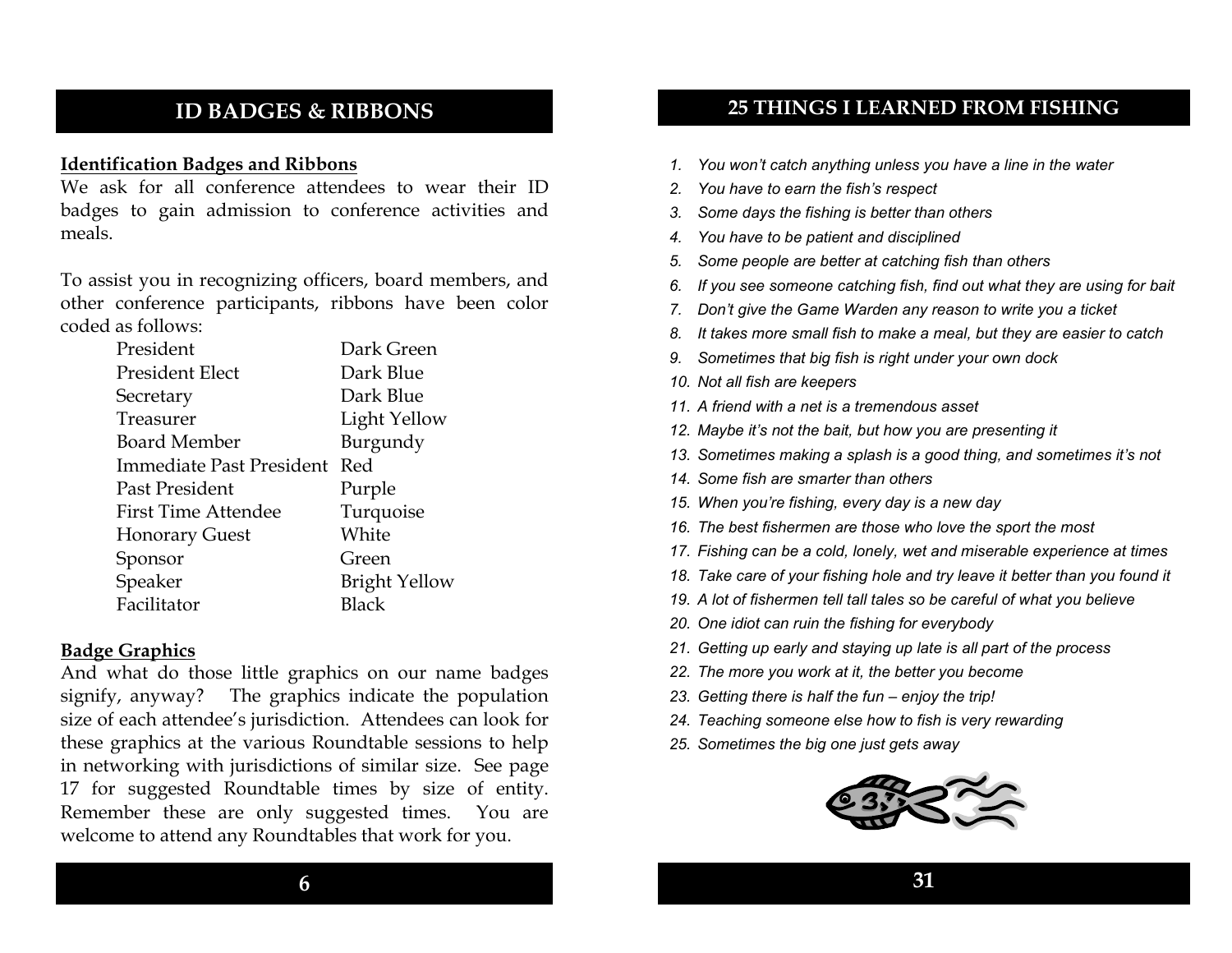### PAST CONFERENCE THEMES

| Year | <b>Theme</b>                                         | President                    |
|------|------------------------------------------------------|------------------------------|
| 2007 | \$Ooh La La ~ Moo La La\$                            | Doug Extine                  |
| 2006 | Financial Round-Up                                   | Allan Martin                 |
| 2005 | <b>Financial Ports of Call</b>                       | Craig Kerr                   |
| 2004 | Money Makes the World Go 'Round                      | Yvonne Ziomkowski            |
| 2003 | Focus on Finance                                     | Ron Strabbing                |
| 2002 | All Aboard the Treasurer's Express                   | Paulette Alvarado            |
| 2001 | Under the Treasury Big Top                           | Monica Haarstad              |
| 2000 | <b>Tool Time for Treasurers</b>                      | Jim Hendrickson              |
| 1999 | South of the Border - Viva La Finance                | Ron Hupp                     |
| 1998 | Financial All Stars (Sports)                         | Rosie Rumsey/<br>Randy Krumm |
| 1997 | A Financial Safari (Jungle)                          | Connie Leonard               |
| 1996 | Green Grows the Dollars (Irish)                      | Mike Murphy                  |
| 1995 | Trekking Toward Tomorrow (Star Trek) Rob Hendrickson |                              |
| 1994 | A Fist Full of Dollars (Western)                     | <b>Wendy Picinich</b>        |
| 1993 | Treasure Island (Hawaiian Luau)                      | Dale Sciuchetti              |
| 1992 | Keeping Afloat in the 90's (Cruise)                  | Kristine Miller              |
| 1991 | Remember When $(50's & 60's)$                        | Paul Gudgerisson             |
| 1990 | Visit Treasurer's Country (Western)                  | Ann Berger                   |
| 1989 |                                                      | Lillian Luark                |
| 1988 |                                                      | Harry Wong                   |
| 1987 |                                                      | Betty Nahoopii               |
| 1986 |                                                      | Paul Kasakabe                |
| 1985 |                                                      | Lloyd Hara                   |
| 1984 |                                                      | George Khatian               |

### BADGE GRAPHICS

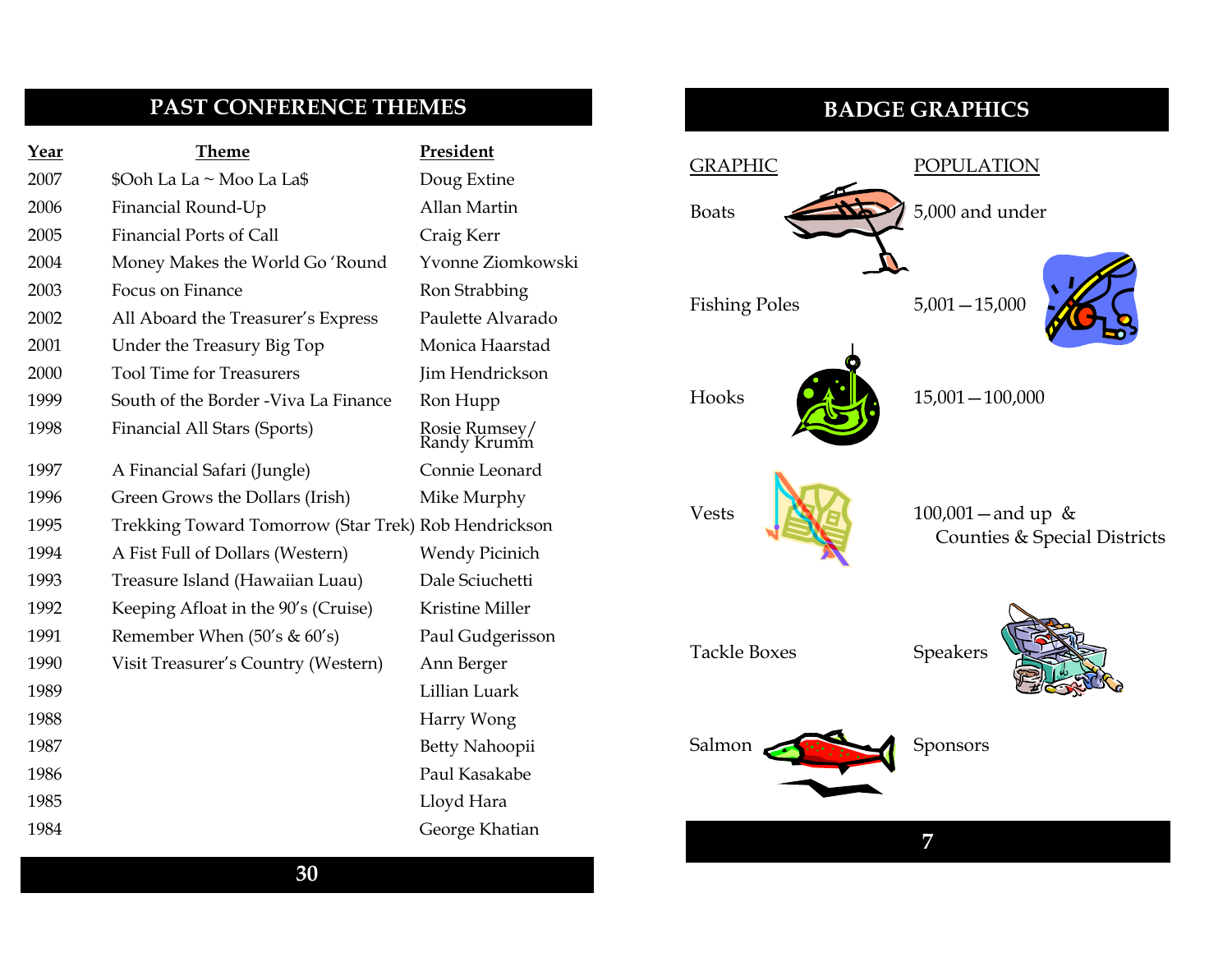### CREDITS AND FEEDBACK FORMS

#### CPE & CPFA Credits

 CPE and CPFA credits for continuing professional standards are available for each of the sessions. Attendees should sign the attendance sheet at each session. The center of this conference handbook includes a "record of attendance" sheet to be completed and retained by attendees to verify attendance. WMTA will provide copies of the signin sheets on-line for CPE credits purposes only. For others certifications, attendees should be sure to retain your handbook "record of attendance."

#### Feedback

 We need your help. Feedback forms will be available at each session and roundtable. We would sincerely appreciate you taking the time to provide your comments on the various sessions you attend at this year's conference. Your feedback helps us to make improvements for future conferences. Please leave feedback forms at the session or drop them off at the Conference Registration table.

There is also an overall conference feedback form in your registration packet.

### ASSOCIATION OF PUBLIC TREASURERS OF THE UNITED STATES & CANADA

In addition, APT has several certification programs:

Certified Public Finance Administrator (CPFA) recognizes public treasury and finance officials who have demonstrated a high level of professional competency through continuing education and professional experience. Successful applicants must have earned sufficient education and experience points and been a member of APT for two consecutive years. Members who already have the CPFA designation are required to maintain the certification every five years. Educational programs are offered at CPFA approved University Programs; APT State Association Conferences, and Annual APT conferences.

Investment Policy Certification allows public treasury officials to submit their government's investment policies to APT for peer review. The Association's Investment Policy Program provides public investors with guidance and technical assistance in developing a comprehensive written investment policy. APT's model investment policy includes those elements that are essential to a good policy and includes an outline to help develop policies suited to your entity.

Cash Handling Certification provides treasury officials the opportunity to submit their government's cash handling program for review and certification. APT's model cash handling manual is an excellent resource that includes training modules, glossary of terms, a cash handling training seminar syllabus, sample cash handling legislation, and an application for the certification program. The Association's cash handling training seminars are open to public treasury officials throughout the year.

Debt Policy Certification program provides treasury and financial officials with the Debt Policy Handbook to be used as a guide for preparing their own unique policy. This Handbook provides practitioners with the information necessary for preparing a comprehensive capital financing policy. It includes chapters on: formulating a policy; legal and regulatory requirements; needs assessment and funding alternatives; issuance of obligations; administration of obligations; and using pertinent Internet sites. The Handbook includes instructions and an application to have your policy certified.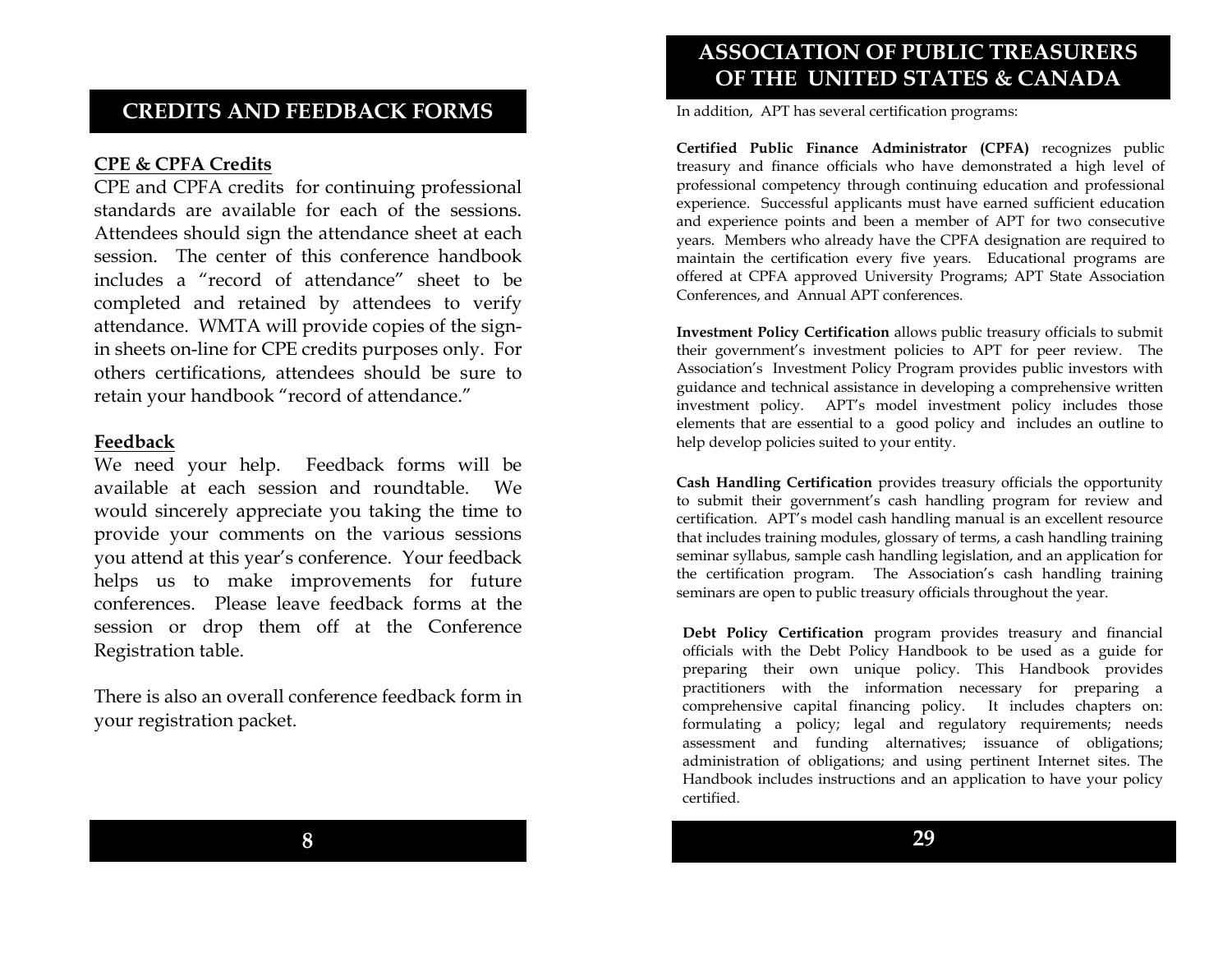### ASSOCIATION OF PUBLIC TREASURERS OF THE UNITED STATES & CANADA

The Association of Public Treasurers of the United States and Canada is a non-profit corporation established in 1965 with the express purpose of serving public treasury officials. The Association provides educational seminars and conferences, publications, policy and legislative information, and technical assistance to members.

#### APT's Key Areas:

- Cash Management
- Bank Services
- Investment Policies & Practices
- Debt Management
- Internal Controls
- Technology
- Cash Handling
- Revenue Collections
- Disaster Preparedness

#### Please join us for our 43rd Annual Conference Grand Rapids, Michigan August 10-13, 2008

For more information about APT US&C and its programs see the Association's website www.aptusc.org or contact APT headquarters at: Association of Public Treasurers of US & Canada 962 Wayne Avenue, Suite 910 Silver Springs, MD 20910 Phone: (301) 495-5560 Fax: (301) 495-5561 Email: info@aptusc.orgwww.aptusc.org

### CONFERENCE PROGRAM—WEDNESDAY

#### REGISTRATION DESK OPEN

8:30am—3:30pm

#### GOLF TOURNAMENT 11:30am - 5:30pm

Location: Lake Chelan Golf Course

 Sponsors: Piper Jaffray, Tim Patrick Photography, Bank of New York, Bank of America, Seattle NW Securities, and McDonald **Investments** 

#### TREASURER'S DAILY CHECKBOOK 9:00am—Noon

Location: Stehekin B (upper level)

Speaker: Michael Legarsky, City of Port Townsend

This presentation will review ways to manage the treasurer's daily cash balance. The session will provide examples for developing an investment portfolio allocation worksheet to manage idle cash. This topic will help cash managers maximize their investment income while maintaining sufficient cash flow to meet current obligations. This session is a repeat of WMTA's 2007 Fall Workshop held in Port Townsend.

#### INVESTMENT BOOTCAMP 9:00am—Noon

### Location: Stehekin A (upper level)

### Speaker: Jon Highum, USB Financial Services

 Back by popular demand, this session is designed to provide a comprehensive framework for sound public fund investing. Intended for those with limited investment experience or limited resources, this session can also be a useful "refresher course" for experienced public fund investors. Topics include: The market – what the heck are interest rates and what drives them? ● A brief look at a typical Investment Policy. ● The products – what can you invest in? ● Basic portfolio structure – simple methods to better meet your objectives ● Wall Street relationships – building and controlling an effective coverage team ● Investment resources available to public bodies ● State of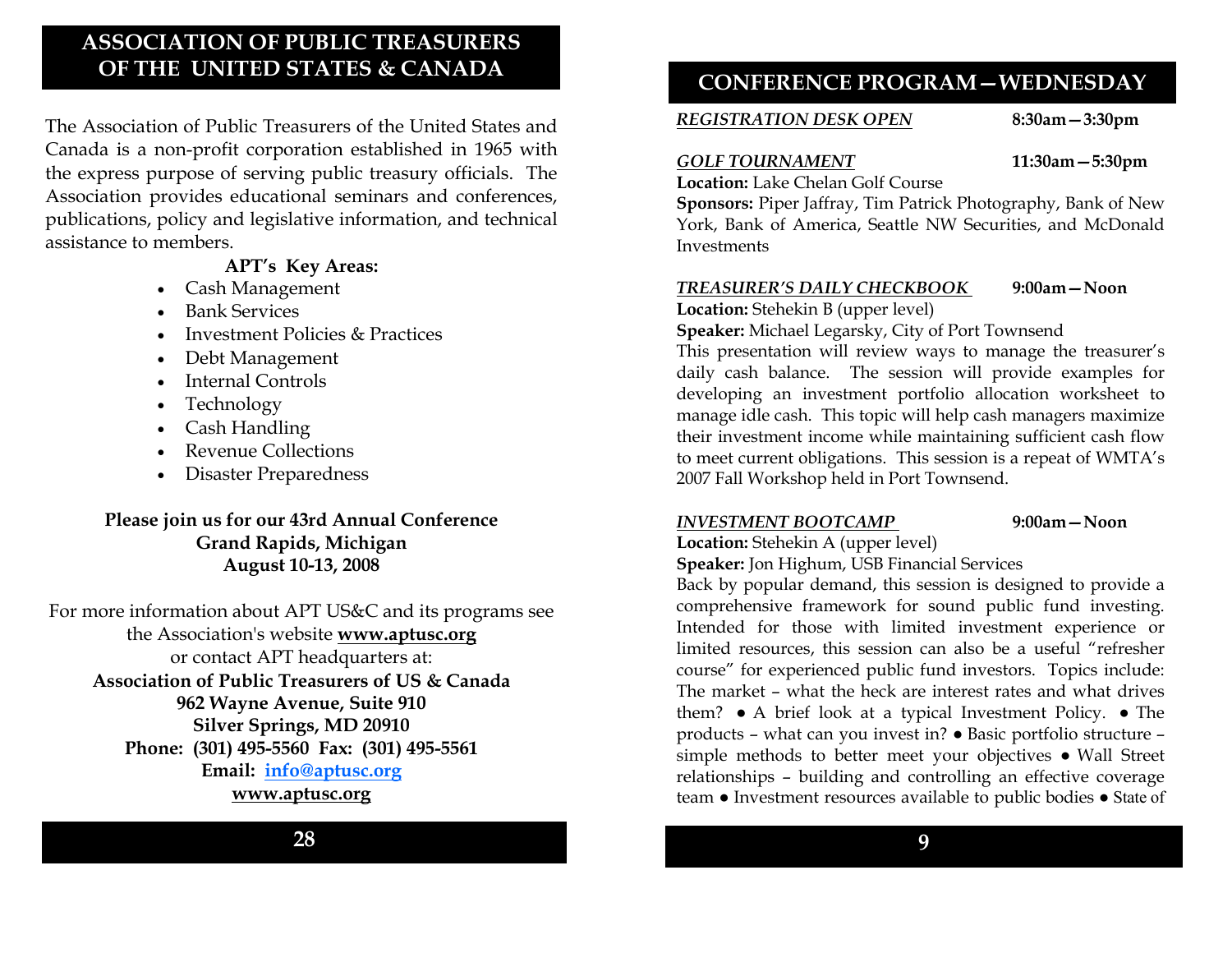#### INVESTMENT BOOTCAMP con't

the economy & bond market

#### BOX & SACK LUNCHES

Noon-1:00pm

Location: Conference Center Foyer & Golf CourseSponsor: Seattle Northwest Security; Piper Jaffray

#### MONTHLY BANK CUSTOMER 1:00pm-4:00pm ANALYSIS STATEMENT

**Speaker:** Kim Monson, Key Bank Location: Stehekin B (upper level)

This presentation will review the monthly banking customer analysis statement, and review ways to improve your cash management to help with investment opportunities. This is a repeat of the 2007 Fall Workshop in Port Townsend.

#### ART & TECHNIQUE OF NEGOTIATING 1:00pm-4:00pm

Speaker: David Rabiner

Location: Stehekin A (upper level)

This program is designed to build skills and includes one eyeopening technique that virtually never fails to win you points in negotiating situations. If you're already a skilled negotiator, be prepared to get better. If you're starting from scratch, people who have walked all over you in the past won't know what hit them. Learn to get what you want in the workplace and earn more respect in the process.

#### DINNER AT GOLF COURSE

6:00pm

#### Location: Lake Chelan Golf Course

Sponsors: Martin Nelson & Co; Washington Mutual Bank

On Wednesday evening, join us for some lies, fish tales, and campfire fixins at the Lake Chelan Golf Course. This is a casual affair and a chance to meet new and old friends. Directions are available at the Conference registration table.

10

### TRACK 4 - CATCHING YOUR LIMIT

#### Debt Issuance - continued

 differently due to the sub-prime mortgage market concerns, as well as how will the rapidly changing insurance industry affect the future of the municipal bond market. Last but not least, this roundtable will cover the protocol for when to file a Material Filing Notice and how do you start the process

| Thursday-1:30       | Poles |
|---------------------|-------|
| Thursday-3:10       | Hooks |
| Friday-9:00         | Vests |
| <i>Friday-10:40</i> | Boats |

### Cash or Accrual Basis of Accounting

Location: West Room (upper level)

Speakers: Alexandra Johnson & Christy Raske, State Auditor's Office

**Description:** In July 2007, the State Auditor's Office eliminated thresholds (population for cities and counties, operating income for proprietary activities) dividing all municipalities into GAAP (Generally Accepted Accounting Principles) and cash basis entities. This roundtable will explore the pros and cons of switching from GAAP to cash basis reporting.

| Thursday-1:30  | Hooks |
|----------------|-------|
| Thursday-3:10  | Vests |
| $Friday-9:00$  | Boats |
| $Friday-10:40$ | Poles |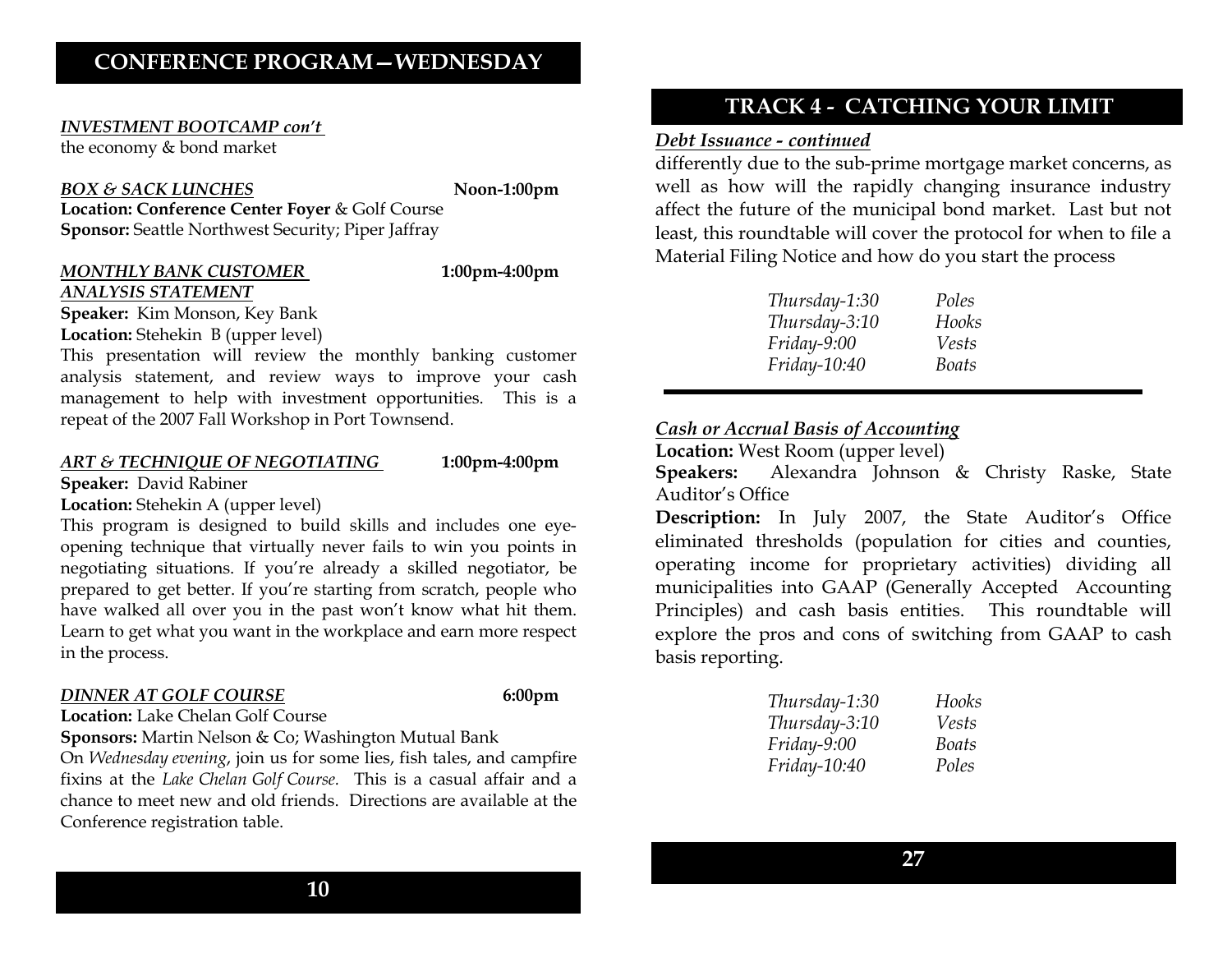### TRACK 4 - CATCHING YOUR LIMIT

### Top 10 Issues for Managing Public Fund Portfolios

Location: Edmunds Room (upper level)

Speakers: Deanne Woodring & Mathew Herb, Davidson Fixed Income Management, Inc; Doug Merriman, City of Oak Harbor Description: This roundtable will cover the key fundamentals of effective and responsible public fund portfolio management process. The recent upsets in the credit markets have again highlighted the need for prudent public fund management. This session will cover cash management, diversification, risk assessment, portfolio strategy, guidelines and monitoring techniques. Bring your ideas, questions and challenges to an important session for anyone involved in the management of public funds.

| Thursday-1:30 | Boats |
|---------------|-------|
| Thursday-3:10 | Poles |
| Friday-9:00   | Hooks |
| Friday-10:40  | Vests |

#### Debt Issuance

Location: Ballroom II (lower level)

Speaker: Mark Rogers, Seattle NW Securities; Dave Trageser, D.A. Davidson; Representation from Montague DeRose & Associates, LLC; Wendy Kancianich, Office of the State Treasurer

Description: This roundtable discussion will address "hot topics" regarding today's dynamic bond market. Topics will include how the sub-prime market has impacted the municipal bond market including trading and the monoline insurers. There will be further discussion on how your bonds will trade

### CONFERENCE PROGRAM—THURSDAY

#### HIKE~FUN WALK/RUN

6:30am Location: Check in at the main lobby of Campbell's Resort

On Thursday morning, pull on your hikers or boots and wade on over to the River Room to join your fellow conference attendees for the Hike/Fun Walk & Run. This is a "no competition" event, but feel free to bring their poles and tackle. The event starts at 6:30am. We hope you will feel refreshed after strutting your stuff around the beautiful Chelan River on the "River Walk." Thanks to our sponsor, Wells Fargo, for providing special shirts for those finishing!

|--|

7:30am-3:00pm

7:30am-8:45am

BUFFET BREAKFASTLocation: Main Ballroom Sponsor: Orrick

WELCOME 8:45am

Location: Main Ballroom Presentation of Colors: Boy Scout Cub Pack #34Doug Extine, WMTA President Robert Goedde, Mayor of Chelan

GENERAL SESSION

 9:00am-11:45am "How to Succeed, Stay Sane and Have Fun at Work— A Survival Guide for the Public Sector" Location: Stehekin Room A (upper level) Speaker: David Rabiner Sponsor: Key Bank

 Back for a return engagement, David Rabiner brings his innovative ideas and great sense of humor to the public workplace. A resident of the Pacific Northwest, David understands that not every day in government service can be "sunny." Do you ever experience too much workload? Testy constituents? Office politics? A nasty commute? David will show you how small shifts in attitude can make big differences in our success, emotional well-being and the amount of fun we have at work. Don't miss this one!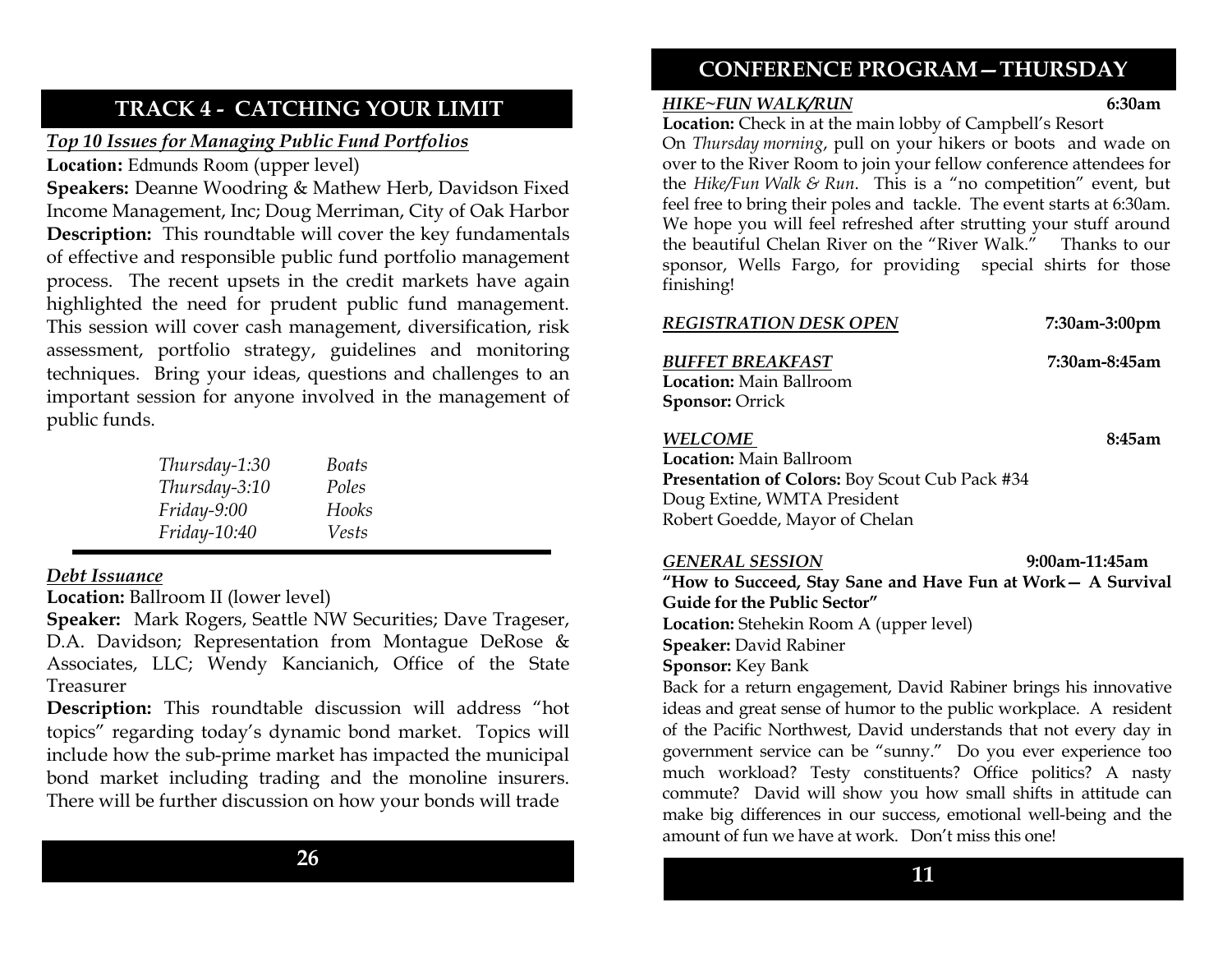### A FISHERMAN'S PRAYER

### CONFERENCE PROGRAM—THURSDAY

#### LUNCH & BUSINESS MEETING

Noon—1:15pm

Location: Main Ballroom

- Sponsor: Bank of America
- Draft minutes for  $4/12/07$  business meeting are in your packet and also on the WMTA website
- Nomination Committee's recommendations can be foundon page 32 of this handbook
- Honored Guest—Shelly Enderud, Finance Director of Post Falls, Idaho and APT US&C President

I pray the Lord my soul to keep While fishing out here in the deep. And may you grant my fondest wish And help me land a giant fish. My friends say I exaggerate My fishes width and height and weight. So please forgive me if I brag About the size of those I snag. If I should die before I wake, I pray that Heaven has a lake. I need no halos, things like that, If you'll just let me wear my hat.

~Larry Howland

Golf/Fishing Humor #2 Two long time golfers were standing on the 3rd tee at Rivercliff Golf Course, overlooking the White River, and getting ready to hit their shots. Pointing to a couple of trout boats below, one golfer looked to the other and said, "Look at those idiots fishing in the rain."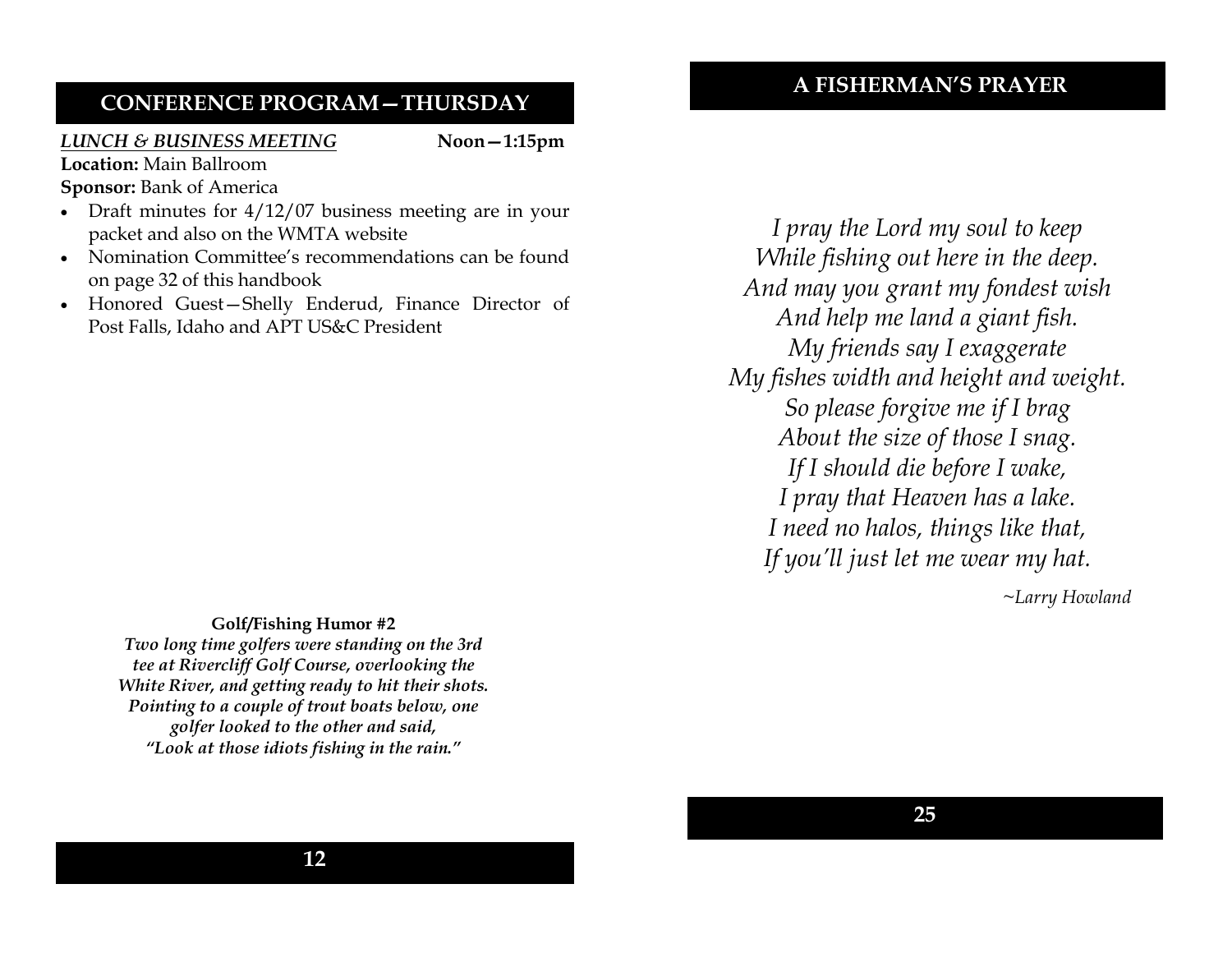### TRACK 3 - RIVER RUNS THROUGH IT

#### Interlocal Purchasing Agreements

Location: Monfort Room (upper level)

Speakers: Nancy Locke, Purchasing Manager, City of Seattle; Jim Doherty, MRSC

Description: If your entity looking for ways to reduce costs and gain efficiencies, this roundtable may help you. The topic will cover the legal in's and out's of interlocal agreements and enlighten us on how to properly use interlocal purchasing agreements to boost our buying power.

| Thursday-1:30       | Hooks |  |
|---------------------|-------|--|
| Thursday-3:10       | Vests |  |
| Friday-9:00         | Boats |  |
| <i>Friday-10:40</i> | Poles |  |

#### Streamlined Sales & Use Tax

**Location:** Fireplace Loft (above resort registration lobby) Speaker: Julie Keisala, Department of Revenue

Description: Washington's Sales & Use tax laws will be changing effective 7/1/08. Are you familiar with these changes? Will you be able to explain these changes to your councils and commissions, as well as your retail businesses? Don't get caught up a creek without a paddle. Come to this roundtable and find out how the law is changing and how those changes will affect your entity.

| Thursday-1:30  | Vests |
|----------------|-------|
| Thursday-3:10  | Boats |
| Friday-9:00    | Poles |
| $Friday-10:40$ | Hooks |

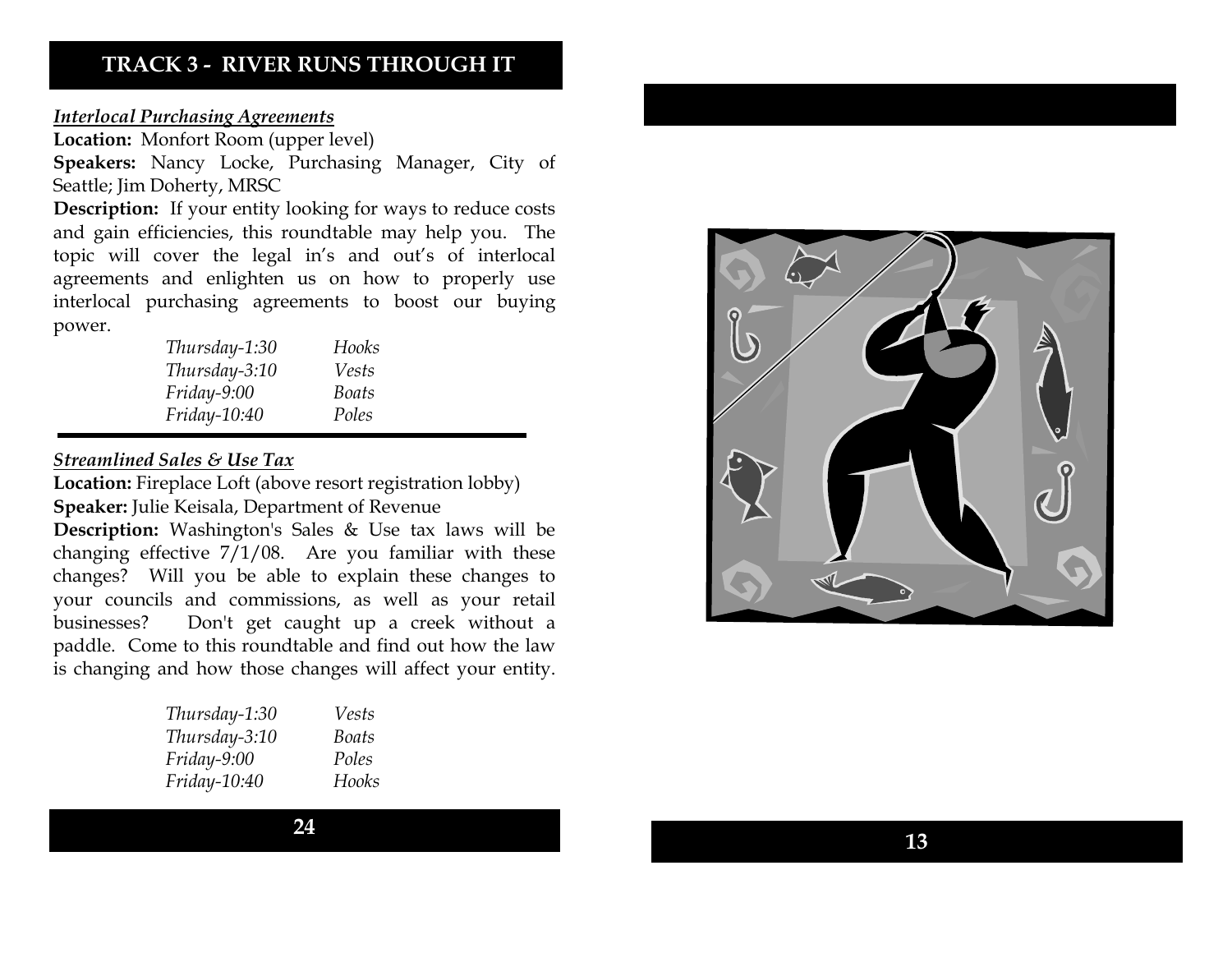### CONFERENCE PROGRAM—THURSDAY

ROUNDTABLES-1st Session 1:30pm - 2:50pm Various room locations (see map in back)

BREAKConference Center Foyer 2:50pm—3:10pm

ROUNDTABLES - 2nd Session 3:10pm—4:30pm Various room locations (see map in back)

### RECEPTION—WINE TASTING

5:30pm—6:30pm

Location: Terrace Pavilion (above Hotel Registration Desk) Sponsor: U.S. Bank

#### BANQUET DINNER

6:30pm—7:15pm

Location: Main Ballroom Sponsor: Bank of New York

Don't miss the great menu that has been prepared for you and get ready for a great evening of fun and celebration.

#### AUCTION & RAFFLE 7:15pm - 8:00pm

Location: Main Ballroom

One of the highlights of the WMTA Annual Conference is the live auction. On Thursday evening, the atmosphere in the Main Ballroom comes alive as conference attendees wave paddles and attempt to out-bid each other on everything from T-shirts to sparkling crystal to sporting event tickets. And, as we all know, without the auctioneer, none of this would be possible, so we extend a big thank-you to George Honey and Northwest Auction Services for helping us out!

#### Revenue Sources

 Location: Lakeside Room (lower level near pool) Speaker: Dean Walz, Finance Manager, City of Olympia

**Description:** This roundtable will discuss various local revenues you may be able to receive. Cast your line into the revenue stream and see what revenue sources you can reel in for your entity. What revenue sources have we let get off the hook? At this session we will share information regarding ways to fund our obligations as public entities.

| Thursday-1:30 | Poles |
|---------------|-------|
| Thursday-3:10 | Hooks |
| $Friday-9:00$ | Vests |
| Friday-10:40  | Boats |
|               |       |

#### Fishing Humor #5

"Three-fourths of the Earth's surface is water, and one-fourth is land. It is quite clear that the good Lord intended us to spend triple the amount of time fishing as taking care of the lawn."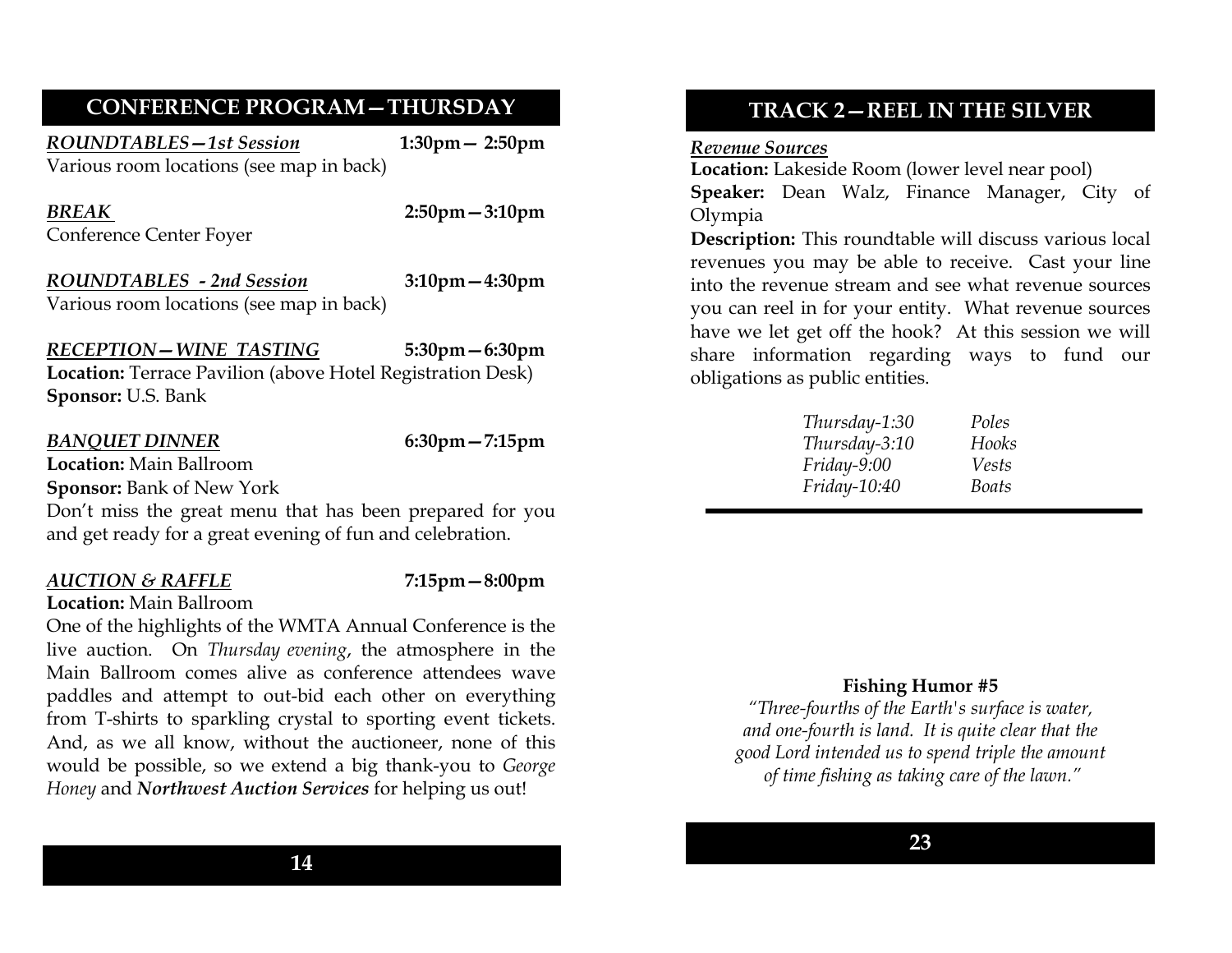### TRACK 2—REEL IN THE SILVER

#### Utility Rate Studies

 Location: Stehekin B (upper level) Speaker: Angie Sanchez, FCS Group

Description: This roundtable will cover the rate study process and its components, including: ● Data gathering and client support help required ● Revenue requirement and cost of service analysis ● Debt service coverage ratio calculation ● Various rate model structures ● Recommendation of utility rates in a report ● Your presentation of recommendations to the council/board

| Thursday-1:30  | Vests |
|----------------|-------|
| Thursday-3:10  | Boats |
| $Friday-9:00$  | Poles |
| $Friday-10:40$ | Hooks |

#### Utility Payment Collections & Liens

Location: Stehekin A (upper level)Speaker: Deborah Crabbe, Foster Pepper Description: This roundtable will cover: Statutory Rights & Duties in Billing and Collecting •FDCPA (Fair Debt Collection Practices Act) • Liens, Foreclosure and Collection Actions • Due Process - Who Should Receive Notice? • Landlord/Tenant Issues • Bankruptcy and Section 366

| Thursday-1:30 | <b>Boats</b> |
|---------------|--------------|
| Thursday-3:10 | Poles        |
| $Friday-9:00$ | Hooks        |
| Friday-10:40  | Vests        |

### CONFERENCE PROGRAM—THURSDAY

#### AUCTION & RAFFLE con't  $7:15 \text{pm} - 8:00 \text{pm}$

You'll also notice WMTA board members selling raffle tickets throughout the conference. The raffle takes place at lunch on Friday always ending with the ultimate prize, the combo TV/DVD player. Proceeds from these two fund-raisers provide scholarships to the WMTA State Conference and the APT National Conference. Since 1985, WMTA has awarded over \$48,558 in scholarships to assist local governments in staying connected to these organizations that provide invaluable educational and networking opportunities. Please come and support these worthy and fun events!

#### ENTERTAINMENT 8:15pm—11:00pm

Location: Main Ballroom

Band - "The Salmon Dave" Band

And don't let the evening end just yet . . . help us celebrate our 25th Anniversary in style at the Campfire Dance featuring the 60's—70's music of the "The Salmon Dave" Band.

> Fishing Humor #3 "May the holes in your net be no larger than the fish in it."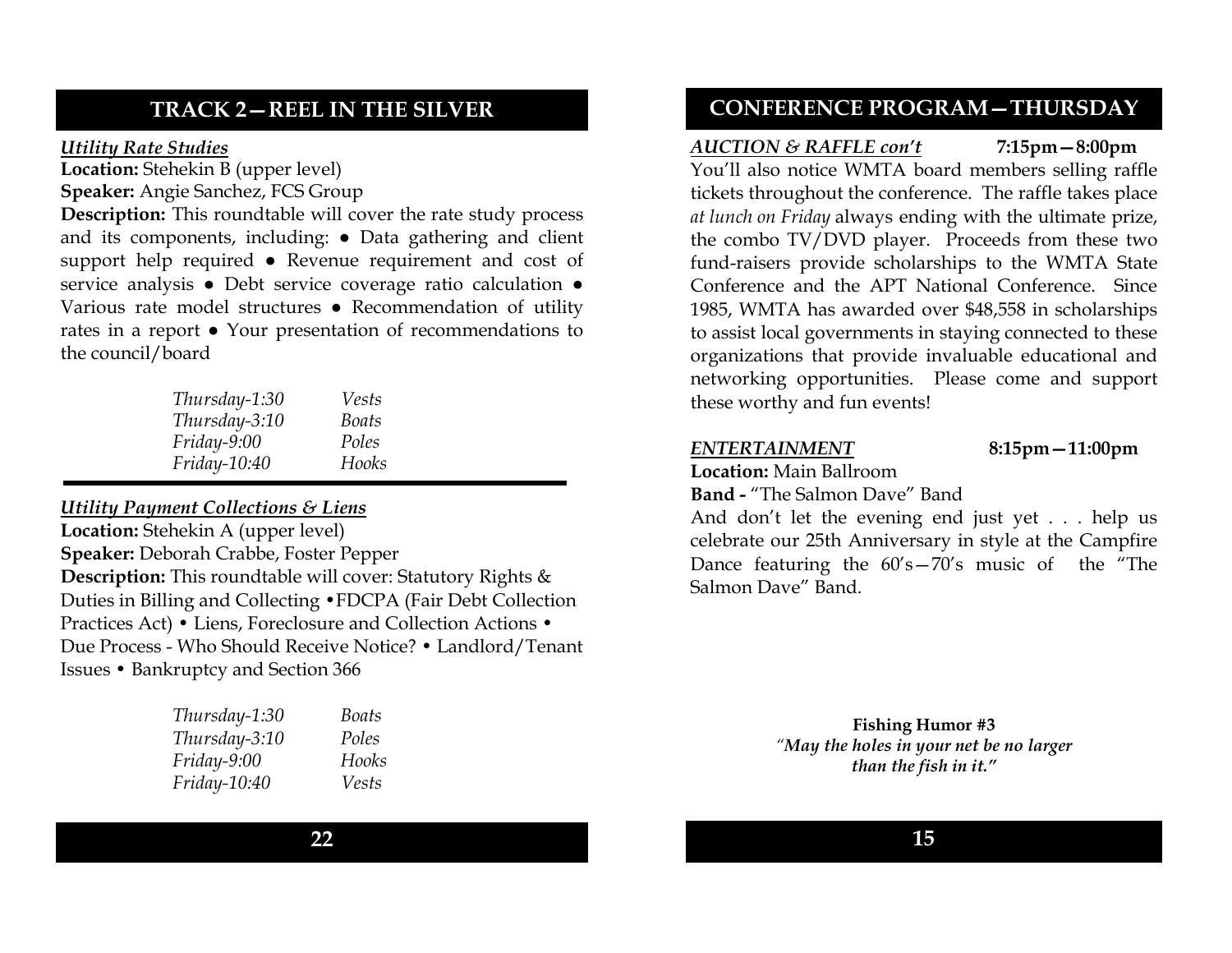### CONFERENCE PROGRAM—FRIDAY

BUFFET BREAKFAST 7:30am - 8:45am Location: Main Ballroom Sponsor: Piper Jaffray; Union Bank of California

ROUNDTABLES—3rd Session 9:00am—10:20am Various room locations (see map in back)

BREAK 10:20am—10:40amLocation: Conference Center Foyer

ROUNDTABLES - 4th Session 10:40am - Noon Various room locations (see map in back)

FAREWELL LUNCH  $\&$  Noon-1:00pm SCHOLARSHIP RAFFLE DRAWINGLocation: Main Ballroom Sponsor: Banner Bank

Thank you for coming

Have a safe drive or flight home and remember to "not rock the boat" wear your seatbelts !

Hope to see you again next year! Mark your calendars ~ April 2009

16

### TRACK 1—NETTING THE BIG ONE

Performance Audit

Location: Ballroom III (lower level) Speaker: Chris Cortines, State Auditor's Office

Description: Initiative 900 requires the State Auditor's Office to conduct independent, comprehensive performance audits of State and local governments. Did you know local governments are currently being audited? Do you know what the top nine objectives of the audit include? Do you know how it differs from a compliance audit? Visit this roundtable to learn about current events and issues in performance auditing by the State Auditor.

| Thursday-1:30 | Hooks |
|---------------|-------|
| Thursday-3:10 | Vests |
| Friday-9:00   | Boats |
| Friday-10:40  | Poles |

Fishing Humor #4 "My biggest worry is that my wife (when I'm dead) will sell my fishing gear for what I said I paid for it."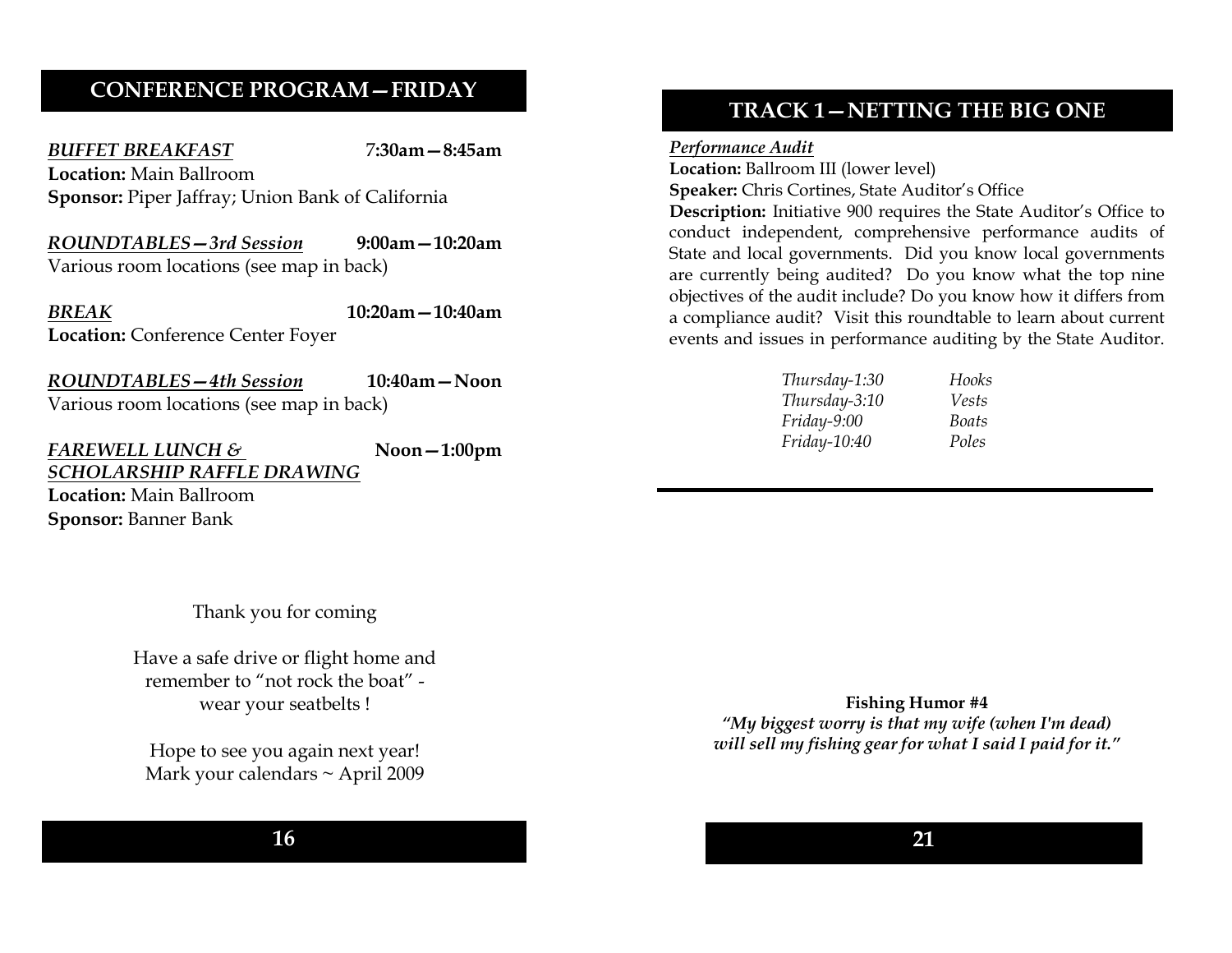#### $\rm Ca$ sh or Accrual Basis of Accounting accrual Basis of Accounting (West Room)  $\rm He$  Hooks Hooks Hooks Hooks Hooks Hooks Hooks Hooks Hooks Hooks Hooks Hooks Hooks Hooks Hooks Hooks Hooks Hooks Hooks Hooks Hooks Hooks Hook  $\rm{De}$   $\rm{Ne}$   $\rm{S}$   $\rm{Ne}$   $\rm{S}$   $\rm{Ne}$   $\rm{Ne}$   $\rm{Ne}$   $\rm{Ne}$   $\rm{Ne}$   $\rm{Ne}$   $\rm{Ne}$   $\rm{Ne}$   $\rm{Ne}$   $\rm{Ne}$   $\rm{Ne}$   $\rm{Ne}$   $\rm{Ne}$   $\rm{Ne}$   $\rm{Ne}$   $\rm{Ne}$   $\rm{Ne}$   $\rm{Ne}$   $\rm{Ne}$   $\rm{Ne}$   $\rm{Ne}$   $\rm{Ne}$   $\rm{Ne$ Room) Room) Boats Poles Poles Boats Boats Books Resets Boats Boats Resets Resets Resets Resets Resets Resets Resets R 10 Issue for Managing Public Funds Portfolios (Edmunds 10 Issue for Managing Public Funds Portfolios (Edmunds Streamlined Sales & Use Tax (Fireplace Loft)  $V$ ests  $\parallel$  Boats  $\parallel$  Poles  $\parallel$  Hooks Streamlined Sales & Use Tax (Fireplace Loft) Interlocal Purchasing Agreements (Monfort Room)  $\qquad$  Hooks  $\qquad$  Vests Boats Poles Revenue Sources (Lakeside Room)  $Poles$   $Hooks$  Vests  $V$  Boats Utility Payment Collections & Liens (Stehekin A) Boats Poles Hooks Vests Utility Rate Studies (Stehekin B) Vests Boats Poles Hooks Performance Audit (Ballroom III) Hooks Vests Boats Poles SAS112/Communicating Internal Controls (Ballroom I) SAS112/Communicating Internal Controls (Ballroom I) Identity Theft (East Room)  $\begin{array}{|l|} \text{Bots} & \text{Foles} \end{array}$  Hooks  $\begin{array}{|l|} \text{Foles} & \text{Hools} \end{array}$ Cash or Accrual Basis of Accounting (West Room) Debt Issuance (Ballroom II) Revenue Sources (Lakeside Room) Utility Payment Collections & Liens (Stehekin A) Utility Rate Studies (Stehekin B) Performance Audit (Ballroom III) nterlocal Purchasing Agreements (Monfort Room) dentity Theft (East Room) \*Note: These are suggested times only. Please feel free to attend any class that works for you. \*Note: Suggested Times for Roundtables Based on Size and Types of Suggested Times for Roundtables Based on Size and Types of Entities $^{*}$ Track 3 - River Runs Through It Track 3—River Runs Through It These are suggested times only. Please feel free to attend any class that works for you.  $TraceA-Catching Your Limit$ Track 4—Catching Your Limit Track 1—Netting the Big One Track 1 Track 2-Reel in the Silver Track 2—Reel in the Silver  $-Netting$  the Big One 1:30-2:50 1:30-2:50 3:10-4:30 9:00-10:20 10:40-12:00 Hooks Hooks Hooks Poles Boats Vests **Boats** Vests Poles Poles Boats Poles Hooks Vests Boats Thursday Thursday | Friday 3:104:30 Hooks Hooks Hooks Vests Poles **Boats** Vests Poles **Boats** Poles Vests Entities\* 9:00-10:20 10:40-12:00 Hooks Hooks **Boats**  $\ensuremath{\mathrm{Vets}}$ Poles **Boats** Vests Poles **Boats** Vests Hooks Friday Hooks Hooks Hooks Poles **Boats** Vests **Boats** Vests Poles **Boats** Vests 17

Please see pages 20 - 27 for more detailed descriptions on each roundtable Please see pages 20 - 27 for more detailed descriptions on each roundtable

### Thursday-1:30 Poles<br>Thursday-3:10 Hooks  $Thursday-3:10$ Friday-9:00 Vests Friday-10:40 Boats

20

SUGGESTED ROUNDTABLE TIMES

## Identify Theft

Location: East Room (upper level)

Speaker: Daryl Pearson, Executive Director Washington State Crime Prevention Association

TRACK 1—NETTING THE BIG ONE

Description: This roundtable will stress the importance of securing private financial information. It will cover credit cards and other personal financial information and how you can be careful at work and in your own personal business. This roundtable will also include discussion from skimming to credit card scrapping.

| Thursday-1:30 | Boats |
|---------------|-------|
| Thursday-3:10 | Poles |
| Friday-9:00   | Hooks |
| Friday-10:40  | Vests |

#### SAS 112– Communicating Internal Control Related Matters

Location: Ballroom I (lower level)

Speaker: Scott Woelfle & Kelly Collins, State Auditor's Office Description: This roundtable will provide information on the workings of Statements of Auditing Standards, SAS 112 & 114. What are the requirements and the expectations the Auditor's Office has for local governments ; what can you do to avoid audit issues; what are expectations of the Auditor's office of agencies? These are all topics which will be discussed at the roundtable. Don't get caught because you are unaware of the new auditing standards, SAS 112 & 114.